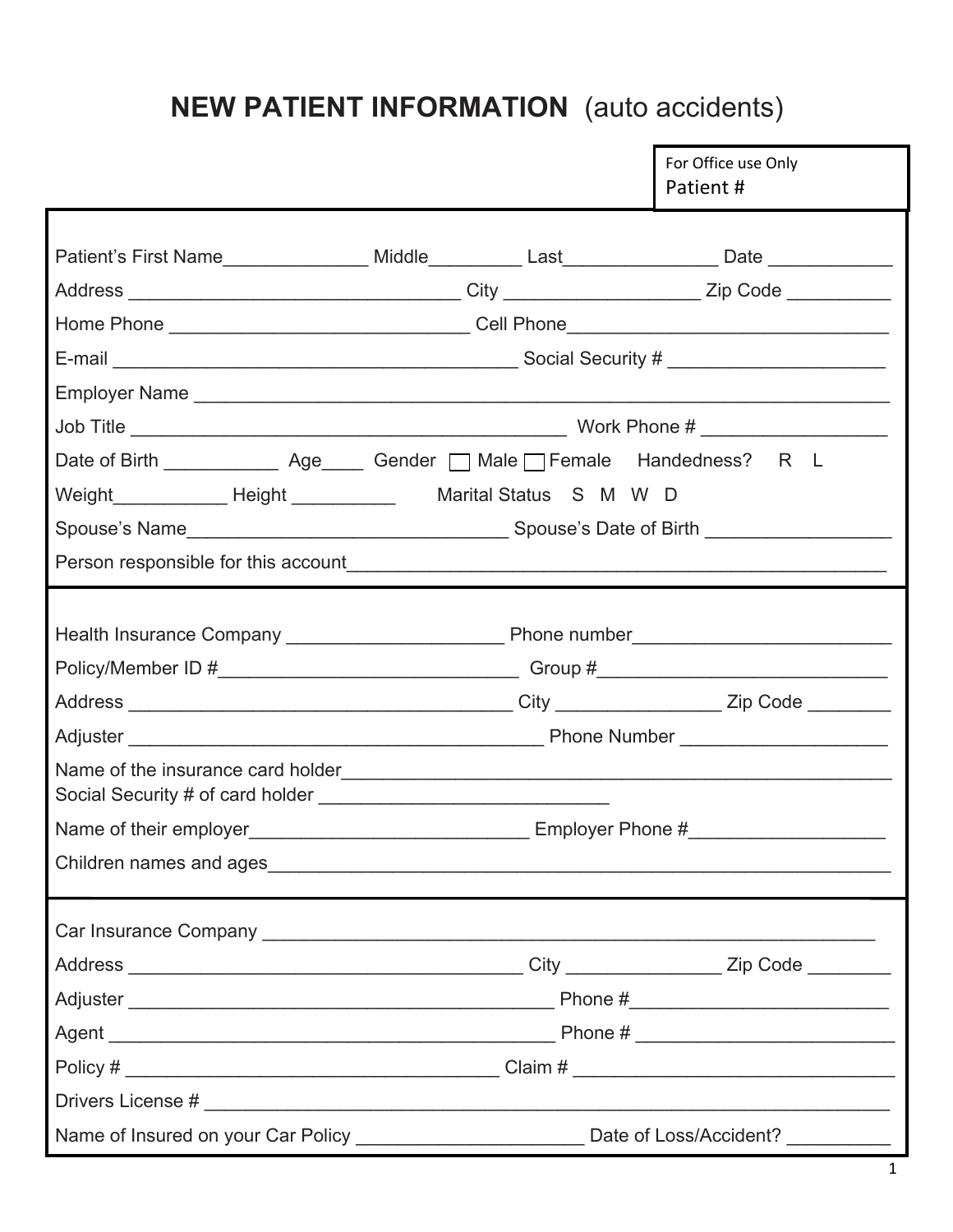| Medical Coverage? _____________ Uninsured Motorist Coverage? ____________________                   |      |  |  |  |  |
|-----------------------------------------------------------------------------------------------------|------|--|--|--|--|
|                                                                                                     |      |  |  |  |  |
|                                                                                                     |      |  |  |  |  |
|                                                                                                     |      |  |  |  |  |
|                                                                                                     |      |  |  |  |  |
|                                                                                                     |      |  |  |  |  |
|                                                                                                     |      |  |  |  |  |
|                                                                                                     |      |  |  |  |  |
|                                                                                                     |      |  |  |  |  |
|                                                                                                     |      |  |  |  |  |
|                                                                                                     |      |  |  |  |  |
|                                                                                                     |      |  |  |  |  |
| Is this Workman's Compensation? _____________________Is this Personal Injury?______________________ |      |  |  |  |  |
| Have you received any medical treatment since your accident? Y N                                    |      |  |  |  |  |
|                                                                                                     |      |  |  |  |  |
|                                                                                                     |      |  |  |  |  |
|                                                                                                     |      |  |  |  |  |
| Other                                                                                               | Cost |  |  |  |  |
|                                                                                                     |      |  |  |  |  |
|                                                                                                     |      |  |  |  |  |
|                                                                                                     |      |  |  |  |  |
|                                                                                                     |      |  |  |  |  |
|                                                                                                     |      |  |  |  |  |
|                                                                                                     |      |  |  |  |  |

**ACCIDENT QUESTIONNAIRE**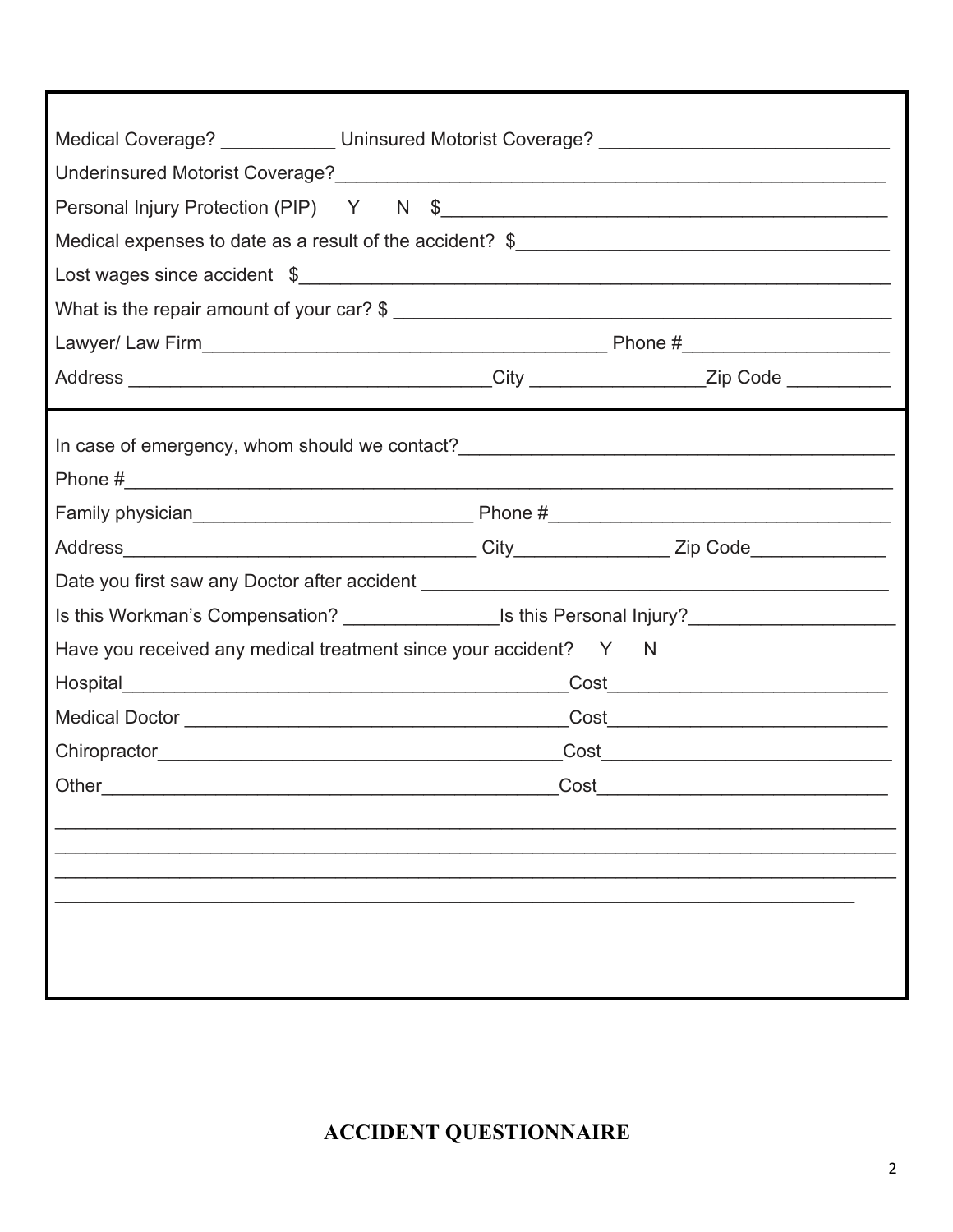Patient's Name Date of incident Today's Date **DESCRIBE YOUR VEHICLE** 1. **Vehicle Type** : a. Sports Car b. Coupe c. Sedan d. Sports Utility Vehicle e. Station Wagon f. Pick-up truck g. Bus h. Other: Make:\_\_\_\_\_\_\_\_\_\_\_\_\_\_\_\_\_\_\_\_\_\_\_\_\_\_\_\_\_\_\_\_\_\_ Year:\_\_\_\_\_\_\_\_\_\_\_\_ Model:\_\_\_\_\_\_\_\_\_\_\_\_\_\_\_\_\_\_\_\_\_\_\_\_\_\_\_ Estimated Speed:\_\_\_\_\_\_\_\_\_ 2. **Vehicle Size:**  a. Compact b. Mid-Sized c. Full-Sized **DESCRIBE THE ACCIDENT** 3. **Date of Accident: \_\_\_\_\_\_\_\_\_\_\_\_\_\_\_\_\_\_\_\_\_\_\_** 4. **Actions of patient's vehicle:** a. crossing an intersection b. stopped at an intersection c. stopped for a pedestrian d. stopped for traffic e. traveling at posted speed limit f. traveling faster than the posted speed limit g. turning 5. **How was the patient's vehicle hit: a.** hit head-on **b.** was hit on the left front **c.** was hit on the right front **d.** was hit on the left rear **e.** was hit on the right rear **f.** was rear-ended **g.** Other: 6. **Damage to patient's vehicle:** a. complete b. extensive c. minimal d. moderate 7. **Describe the second vehicle:** a. compact b. full size c. mid size d. semi trailer e. pick-up truck Make:\_\_\_\_\_\_\_\_\_\_\_\_\_\_\_\_\_\_\_\_\_\_\_\_\_\_\_\_\_\_\_\_\_\_ Year:\_\_\_\_\_\_\_\_\_\_\_\_ Model: Communication of the Estimated Speed: 8. **Damage to the other vehicle? a.** complete 9. **Weather Conditions** a. Clear b. Cloudy c. Drizzling d. Foggy e. Rainy f. Snowy g. Stormy h. Sunny 10. **Road Conditions** a. Damp b. Dry c. Dry with icy patches d. Iced over e. Snowed over f. Wet **DESCRIBE THE MOMENT OF IMPACT** 11. **Body position at time of impact:** a. leaning forward b. slouched down in seat c. straight d. turned to the left e. turned to the right 12. **Direction body was thrown:** a. backward then forward b. forward then backward c. to the left d. to the right e. about the vehicle f. outside the vehicle g. under the vehicle 13. **Head position at impact:** a. straight b. tilted forward c. turned to the left d. turned to the right 14. **Direction head was thrown:** a. backward then forward b. forward then backward c. side to side 15. **Type of restraint:** a. lap belt b. shoulder belt c. shoulder lap belt 16. **Place patient was seated in the vehicle:**

- **b.** extensive
- **c.** minimal
- **d.** moderate
- a. Driver
- b. front passenger
- c. back passenger driver side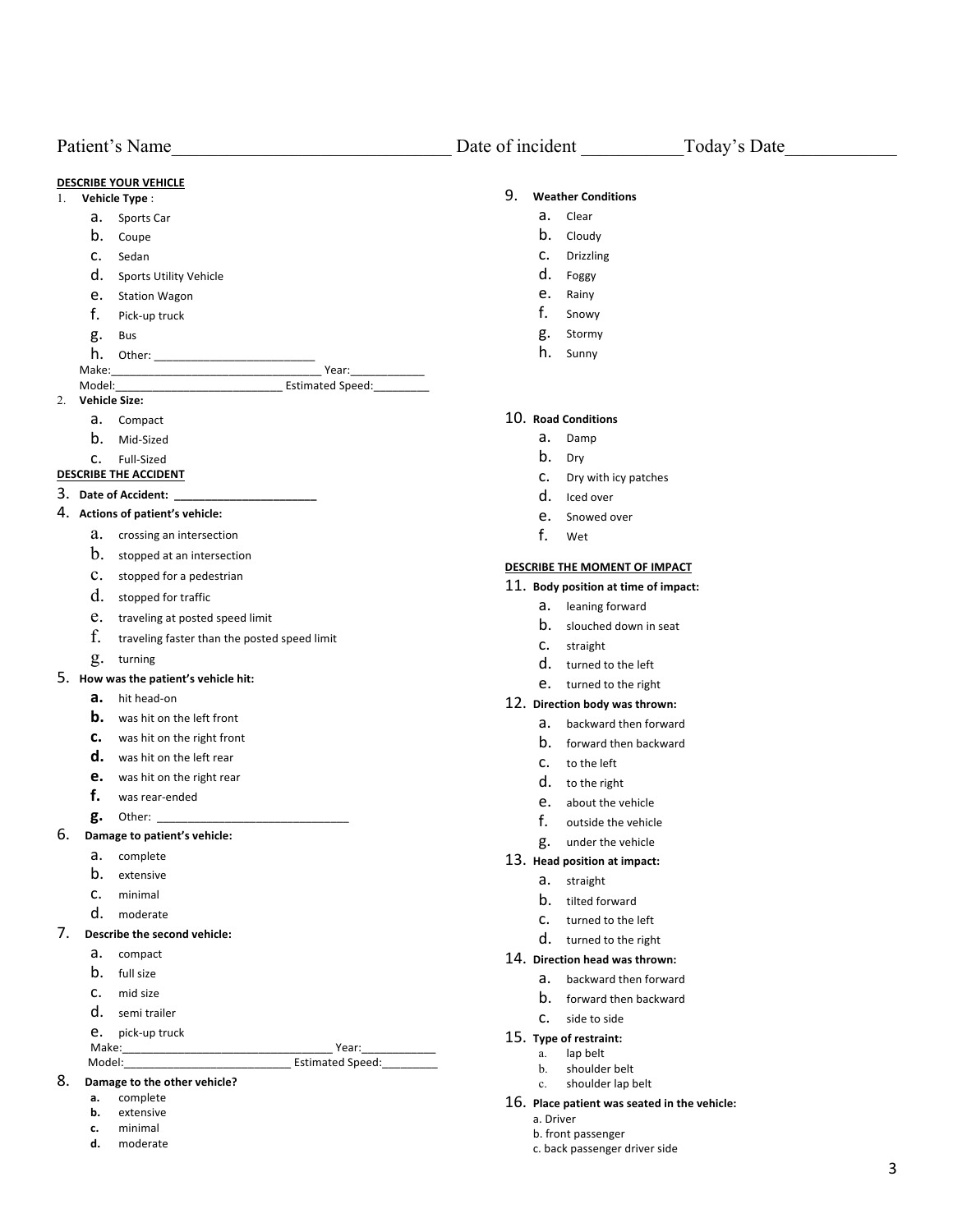d. back passenger right side

e. back passenger middle

f. other\_\_\_\_\_\_\_\_\_\_\_\_\_\_\_\_\_\_\_\_\_\_\_\_\_\_\_\_\_\_\_\_\_

17. **Did Airbags deploy:**

a. yes

b. no

- 18. **Were you seen at a Medical Facility following your accident:**
	- a. Yes

b. No

**If so name and address of the facility:**

**Patient Signature \_\_\_\_\_\_\_\_\_\_\_\_\_\_\_\_\_\_\_\_\_\_\_\_\_\_\_\_\_\_\_\_\_\_\_\_\_\_\_\_\_\_\_\_\_**

# **SYMPTOMS**

Patient's Name The Contract of Secretary Patient Contract Today's Date of incident Today's Date

# CIRCLE ALL YOU COMPLIANTS

- 3. DO YOU HAVE LACERATIONS, CUTS OR BRUISING? :
	- a. Head or Face
	- b. Neck
	- c. Seat belt bruising
	- d. Cuts or bruising on your chest
	- e. Cuts or bruising on arms
	- f. Cuts or bruising on legs
	- g. Other:
- 4. HEAD INJURIES: (now or at the time of the accident)
	- a. Were you knocked out or unconscious
	- b. Headaches
	- c. Face pain
	- d. Pupils different sizes
	- e. Dizziness
	- f. Difficulty walking
	- g. Balance problems
	- h. Room spins
	- i. Disoriented Confusion
	- j. Day dreaming
	- k. Attention problems
	- l. Hearing problems
	- m. Change in sense of smell or taste
	- n. Difficulty speaking
	- o. Memory problems
	- p. Very tired or fatigued
	- q. Appetite change
	- r. Sleep difficulties
	- s. Visual Disturbances, blurry or double vision
	- t. Flashbacks to accident
	- u. Problems to read or write
	- v. Problems adding or subtracting
- w. Problems learning new things
- x. Problems understanding
- y. Problems remembering numbers

**\_\_\_\_\_\_\_\_\_\_\_\_\_\_\_\_\_\_\_\_\_\_\_\_\_\_\_\_\_\_\_\_\_\_\_\_\_\_\_\_\_\_\_\_\_\_\_\_\_\_\_\_\_\_\_ \_\_\_\_\_\_\_\_\_\_\_\_\_\_\_\_\_\_\_\_\_\_\_\_\_\_\_\_\_\_\_\_\_\_\_\_\_\_\_\_\_\_\_\_\_\_\_\_\_\_\_\_\_\_\_**

- z. Difficulty Concentrating
- aa. Difficulty remembering things
- bb. Difficulty making decisions
- cc. Change in Sexual Functioning
- dd. Nausea / Vomiting
- ee. Change of personality
- ff. Wanting to be alone
- gg. Mood swings
- hh. Sadness
- ii. Agitation
- jj. Anger
- kk. Helplessness
- ll. Reduce confidence
- mm. Apathy
- nn. Irritability
- oo. Sleepiness
- pp. Frustration
- qq. Impatience
- rr. Other head related issues
- 5. JAW PROBLEMS:
	- a. Jaw pain
	- b. Clicking
	- c. Pain while chewing
	- d. Pain while talking
	- e. Pain while yawning
	- f. Pain while moving jaw from side to side

 $\mathcal{L}_\text{max}$  and  $\mathcal{L}_\text{max}$  and  $\mathcal{L}_\text{max}$  and  $\mathcal{L}_\text{max}$ 

- 6. NECK INJURIES:
	- h. Neck pain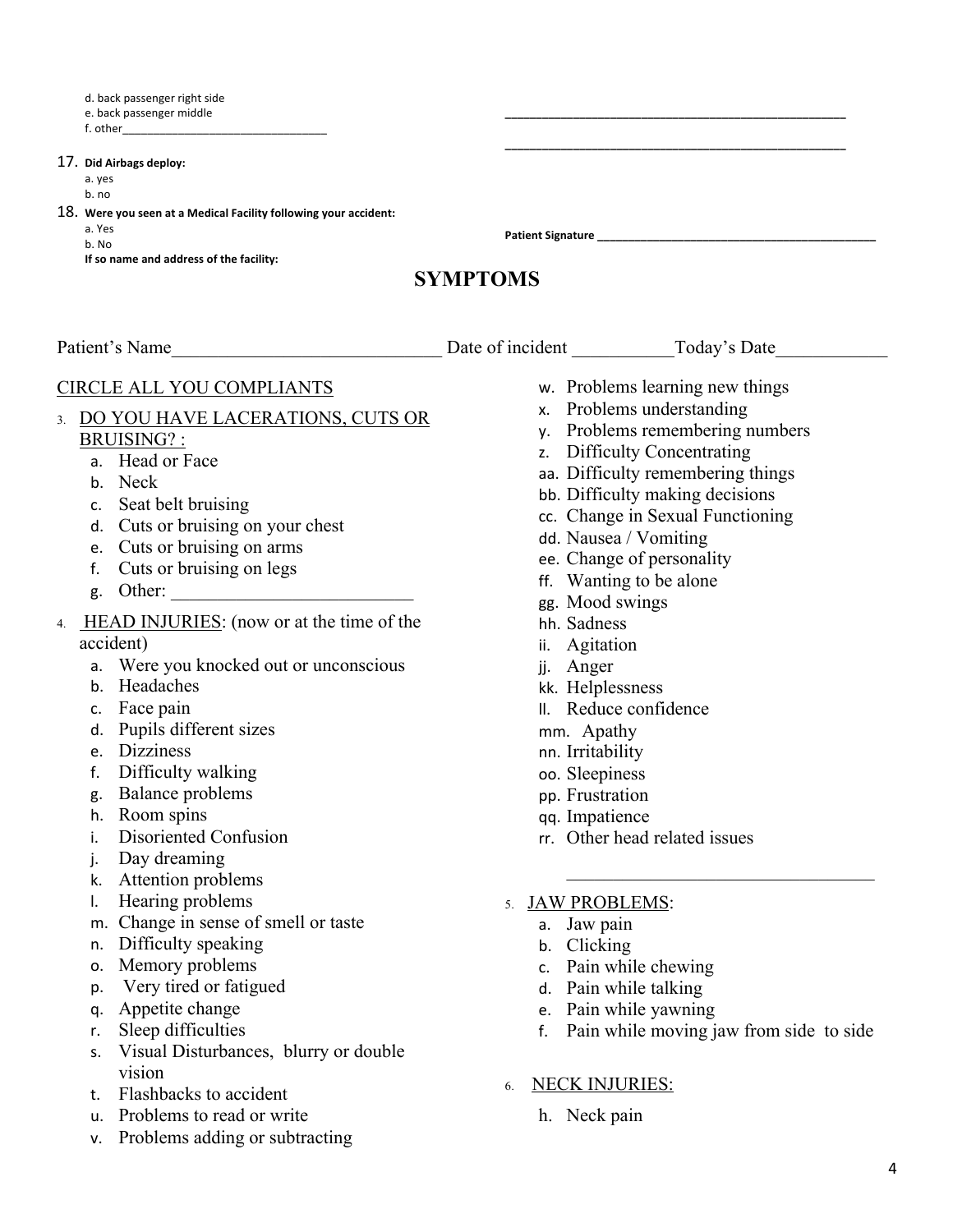- i. Neck pain, numbness, tingling, weakness that radiates or goes down to RIGHT shoulder, arm, forearm or hand
- j. Neck pain, numbness, tingling, weakness that radiates or goes down to LEFT shoulder, arm, forearm or hand
- k. Neck pain, numbness, tingling, weakness that radiates or goes down to RIGHT UPPER BACK
- l. Neck pain, numbness, tingling, weakness that radiates or goes down to LEFT UPPER BACK
- m. Neck pain that causes headaches
- n. Neck spasms or shoulder spasms
- o. Popping, clicking or clunking sound with neck movement
- 7. SHOULDER INJURIES
	- **h.** Shoulder pain LEFT RIGHT BOTH
	- **i.** Shoulder pain with movement L R BOTH
	- **j.** Shoulder spasms LEFT RIGHT BOTH
	- **k.** Sharp shoulder pain
	- **l.** Dull shoulder pain
	- **m.** Achy shoulder pain
	- **n.** Pins and needles shoulder pain
	- **o.** Shoulder pain that radiates or shoots pain into arm
	- **p.** Other:

#### 8. UPPER ARM PAIN: RIGHT LEFT BOTH

- e. Dull
- f. Ache
- g. Sharp
- h. Stabbing
- i. Other

# 9. ELBOW PAIN: RIGHT LEFT BOTH

- a. Dull
- b. Ache
- c. Sharp
- d. Stabbing
- e. Other

## 10. FOREARM: RIGHT LEFT BOTH

- a. Dull
- b. Ache
- c. Sharp
- d. Stabbing
- e. Other

### 11. WRIST PAIN: RIGHT LEFT BOTH

- a. Dull
- b. Ache
- c. Sharp
- d. Stabbing
- e. Other
- 12. HAND PAIN: RIGHT LEFT BOTH
	- a. Dull
	- b. Ache
	- c. Sharp
	- d. Stabbing
	- e. Other
- 13. MID BACK PAIN OR UPPER BACK PAIN
	- a. Upper or mid back pain
	- b. Upper back pain, numbness, tingling, weakness that radiates or goes down to RIGHT shoulder, arm, forearm or hand
	- c. Upper back pain, numbness, tingling, weakness that radiates or goes down to LEFT shoulder, arm, forearm or hand
	- d. Upper or mid back spasms

### 14. LOW BACK PAIN:

- a. Low back pain
- b. Low back pain, numbness, tingling, weakness that radiates or goes down to RIGHT buttock, thigh, leg or foot
- c. Low back pain, numbness, tingling, weakness that radiates or goes down to LEFT buttock, thigh, leg or foot
- d. Low back spasms

### 15. PELVIC OR SACRAL PAIN

a. Pelvic pain, numbness, tingling, weakness that radiates or goes down to RIGHT buttock, thigh, leg or foot